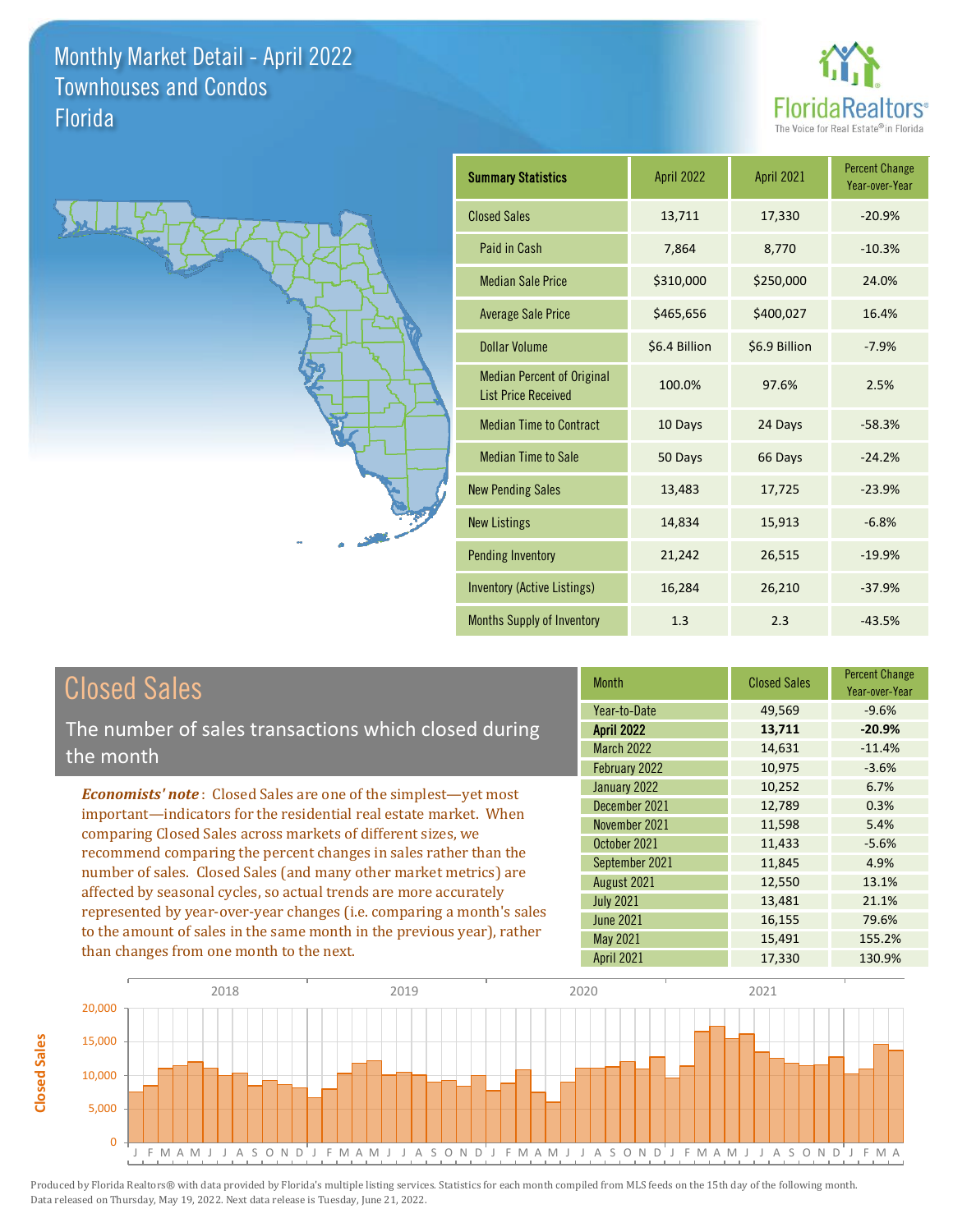

| Cash Sales                                                                     | <b>Month</b>      | <b>Cash Sales</b> | <b>Percent Change</b><br>Year-over-Year |
|--------------------------------------------------------------------------------|-------------------|-------------------|-----------------------------------------|
|                                                                                | Year-to-Date      | 27,609            | 0.8%                                    |
| The number of Closed Sales during the month in which                           | <b>April 2022</b> | 7.864             | $-10.3%$                                |
| buyers exclusively paid in cash                                                | <b>March 2022</b> | 8.219             | $-0.6%$                                 |
|                                                                                | February 2022     | 6,106             | 4.8%                                    |
|                                                                                | January 2022      | 5,420             | 19.9%                                   |
|                                                                                | December 2021     | 6.444             | 13.8%                                   |
| <b>Economists' note:</b> Cash Sales can be a useful indicator of the extent to | November 2021     | 5,886             | 20.3%                                   |
| which investors are participating in the market. Why? Investors are            | October 2021      | 5.741             | 6.5%                                    |
| far more likely to have the funds to purchase a home available up front,       | September 2021    | 5,889             | 22.9%                                   |
| whereas the typical homebuyer requires a mortgage or some other                | August 2021       | 6,256             | 32.9%                                   |
| form of financing. There are, of course, many possible exceptions, so          | <b>July 2021</b>  | 6.794             | 44.0%                                   |

this statistic should be interpreted with care.

**Cash Sales**

| ADIII ZUZZ        | 7,864 | -10.3%  |
|-------------------|-------|---------|
| <b>March 2022</b> | 8,219 | $-0.6%$ |
| February 2022     | 6,106 | 4.8%    |
| January 2022      | 5,420 | 19.9%   |
| December 2021     | 6,444 | 13.8%   |
| November 2021     | 5,886 | 20.3%   |
| October 2021      | 5,741 | 6.5%    |
| September 2021    | 5,889 | 22.9%   |
| August 2021       | 6,256 | 32.9%   |
| <b>July 2021</b>  | 6,794 | 44.0%   |
| <b>June 2021</b>  | 8,385 | 113.1%  |
| <b>May 2021</b>   | 8,044 | 209.9%  |
| <b>April 2021</b> | 8,770 | 183.7%  |
|                   |       |         |



### Cash Sales as a Percentage of Closed Sales

The percentage of Closed Sales during the month which were Cash Sales

*Economists' note* : This statistic is simply another way of viewing Cash Sales. The remaining percentages of Closed Sales (i.e. those not paid fully in cash) each month involved some sort of financing, such as mortgages, owner/seller financing, assumed loans, etc.

| <b>Month</b>      | <b>Percent of Closed</b><br>Sales Paid in Cash | <b>Percent Change</b><br>Year-over-Year |
|-------------------|------------------------------------------------|-----------------------------------------|
| Year-to-Date      | 55.7%                                          | 11.6%                                   |
| <b>April 2022</b> | 57.4%                                          | 13.4%                                   |
| <b>March 2022</b> | 56.2%                                          | 12.4%                                   |
| February 2022     | 55.6%                                          | 8.6%                                    |
| January 2022      | 52.9%                                          | 12.3%                                   |
| December 2021     | 50.4%                                          | 13.5%                                   |
| November 2021     | 50.8%                                          | 14.2%                                   |
| October 2021      | 50.2%                                          | 12.8%                                   |
| September 2021    | 49.7%                                          | 17.2%                                   |
| August 2021       | 49.8%                                          | 17.5%                                   |
| <b>July 2021</b>  | 50.4%                                          | 18.9%                                   |
| <b>June 2021</b>  | 51.9%                                          | 18.8%                                   |
| May 2021          | 51.9%                                          | 21.3%                                   |
| <b>April 2021</b> | 50.6%                                          | 22.8%                                   |

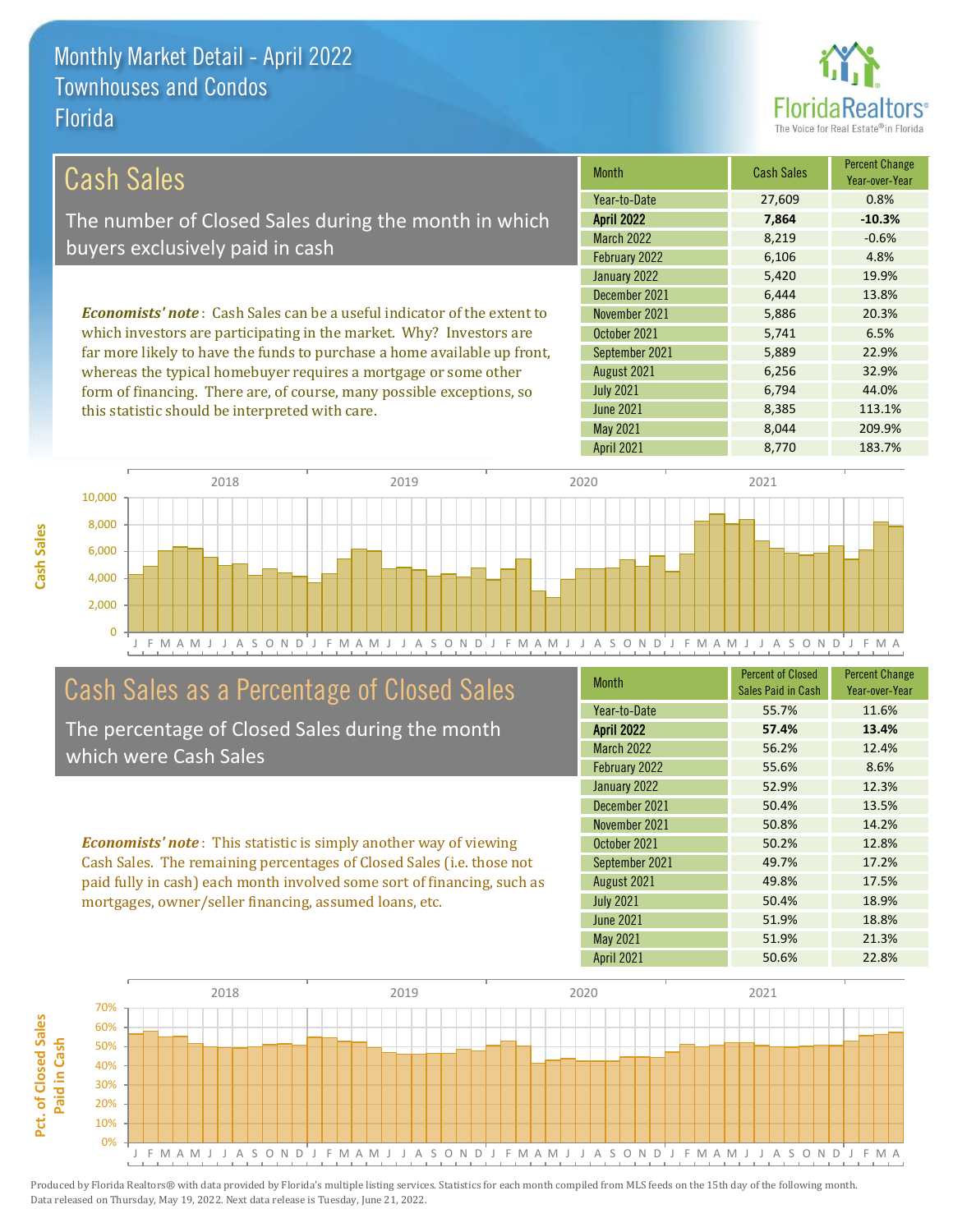

| <b>Median Sale Price</b>                                                  | <b>Month</b>      | <b>Median Sale Price</b> | <b>Percent Change</b><br>Year-over-Year |
|---------------------------------------------------------------------------|-------------------|--------------------------|-----------------------------------------|
|                                                                           | Year-to-Date      | \$300,000                | 25.0%                                   |
| The median sale price reported for the month (i.e. 50%                    | <b>April 2022</b> | \$310,000                | 24.0%                                   |
|                                                                           | <b>March 2022</b> | \$308,000                | 27.3%                                   |
| of sales were above and 50% of sales were below)                          | February 2022     | \$290,000                | 24.3%                                   |
|                                                                           | January 2022      | \$285,000                | 23.9%                                   |
| <b>Economists' note:</b> Median Sale Price is our preferred summary       | December 2021     | \$285,000                | 23.9%                                   |
| statistic for price activity because, unlike Average Sale Price, Median   | November 2021     | \$273,270                | 19.9%                                   |
| Sale Price is not sensitive to high sale prices for small numbers of      | October 2021      | \$260,000                | 17.6%                                   |
| homes that may not be characteristic of the market area. Keep in mind     | September 2021    | \$255,000                | 17.2%                                   |
| that median price trends over time are not always solely caused by        | August 2021       | \$252,500                | 16.1%                                   |
| changes in the general value of local real estate. Median sale price only | <b>July 2021</b>  | \$253,000                | 20.5%                                   |
| reflects the values of the homes that sold each month, and the mix of     | <b>June 2021</b>  | \$256,945                | 22.4%                                   |
| the types of homes that sell can change over time.                        | May 2021          | \$250,000                | 24.1%                                   |



## Average Sale Price

The average sale price reported for the month (i.e. total sales in dollars divided by the number of sales)

*Economists' note* : Usually, we prefer Median Sale Price over Average Sale Price as a summary statistic for home prices. However, Average Sale Price does have its uses—particularly when it is analyzed alongside the Median Sale Price. For one, the relative difference between the two statistics can provide some insight into the market for higher-end homes in an area.

| <b>Month</b>      | <b>Average Sale Price</b> | <b>Percent Change</b><br>Year-over-Year |
|-------------------|---------------------------|-----------------------------------------|
| Year-to-Date      | \$453,871                 | 19.7%                                   |
| <b>April 2022</b> | \$465,656                 | 16.4%                                   |
| <b>March 2022</b> | \$474,540                 | 25.5%                                   |
| February 2022     | \$445,528                 | 19.0%                                   |
| January 2022      | \$417,544                 | 19.6%                                   |
| December 2021     | \$423,794                 | 24.6%                                   |
| November 2021     | \$395,190                 | 22.4%                                   |
| October 2021      | \$359,675                 | 19.6%                                   |
| September 2021    | \$361,304                 | 18.7%                                   |
| August 2021       | \$363,533                 | 18.9%                                   |
| <b>July 2021</b>  | \$371,530                 | 28.1%                                   |
| <b>June 2021</b>  | \$390,983                 | 35.5%                                   |
| May 2021          | \$404,759                 | 43.7%                                   |
| April 2021        | \$400,027                 | 39.9%                                   |

April 2021 \$250,000 19.6%



Produced by Florida Realtors® with data provided by Florida's multiple listing services. Statistics for each month compiled from MLS feeds on the 15th day of the following month. Data released on Thursday, May 19, 2022. Next data release is Tuesday, June 21, 2022.

**Average Sale Price**

**Average Sale Price**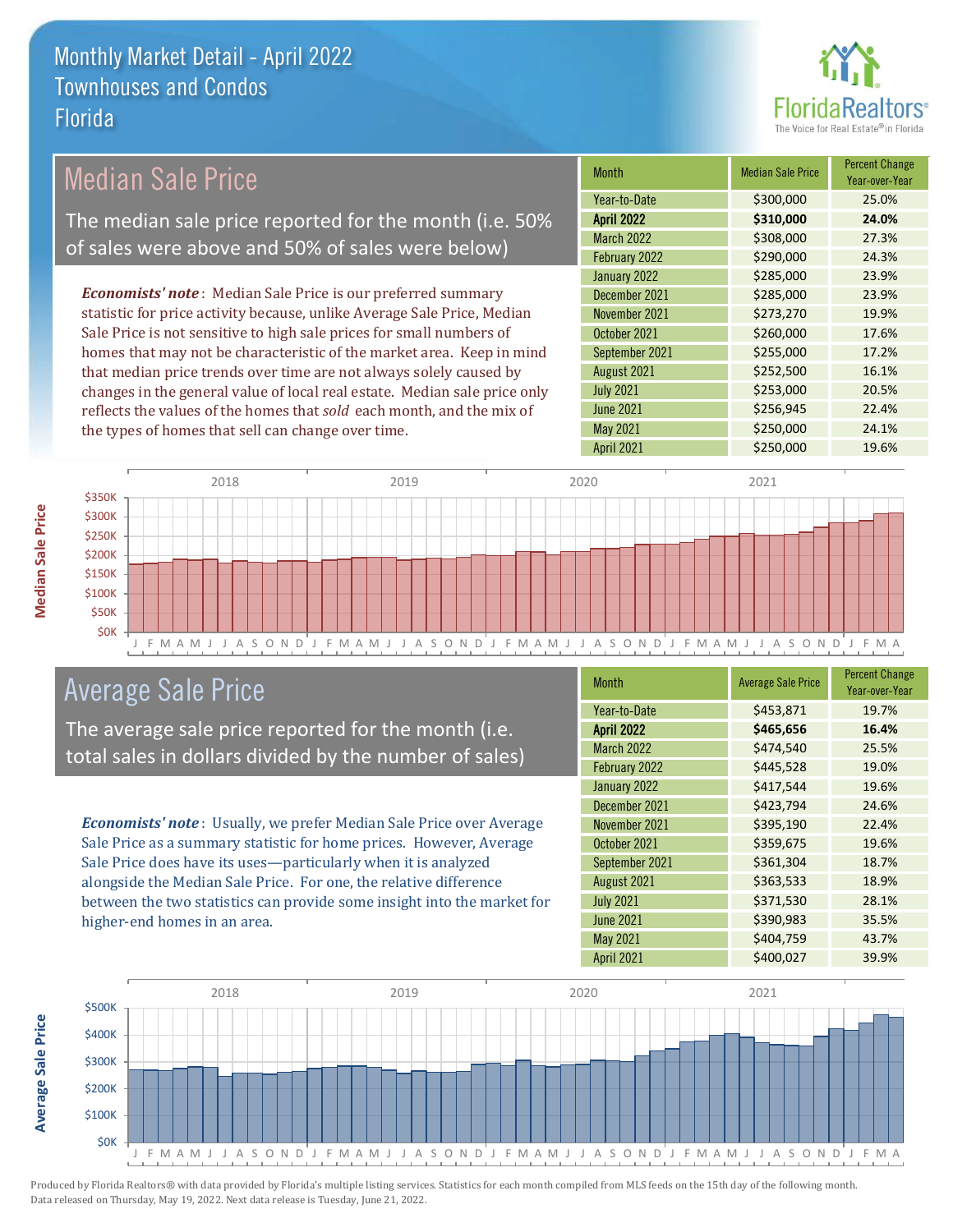

### Dollar Volume

The sum of the sale prices for all sales which closed during the month

*Economists' note* : Dollar Volume is simply the sum of all sale prices in a given time period, and can quickly be calculated by multiplying Closed Sales by Average Sale Price. It is a strong indicator of the health of the real estate industry in a market, and is of particular interest to real estate professionals, investors, analysts, and government agencies. Potential home sellers and home buyers, on the other hand, will likely be better served by paying attention to trends in the two components of Dollar Volume (i.e. sales and prices) individually.

| <b>Month</b>      | Dollar Volume  | <b>Percent Change</b><br>Year-over-Year |
|-------------------|----------------|-----------------------------------------|
| Year-to-Date      | \$22.5 Billion | 8.2%                                    |
| <b>April 2022</b> | \$6.4 Billion  | $-7.9%$                                 |
| <b>March 2022</b> | \$6.9 Billion  | 11.2%                                   |
| February 2022     | \$4.9 Billion  | 14.8%                                   |
| January 2022      | \$4.3 Billion  | 27.7%                                   |
| December 2021     | \$5.4 Billion  | 25.0%                                   |
| November 2021     | \$4.6 Billion  | 29.0%                                   |
| October 2021      | \$4.1 Billion  | 12.9%                                   |
| September 2021    | \$4.3 Billion  | 24.5%                                   |
| August 2021       | \$4.6 Billion  | 34.5%                                   |
| <b>July 2021</b>  | \$5.0 Billion  | 55.1%                                   |
| <b>June 2021</b>  | \$6.3 Billion  | 143.3%                                  |
| May 2021          | \$6.3 Billion  | 266.8%                                  |
| April 2021        | \$6.9 Billion  | 223.0%                                  |



## Median Percent of Original List Price Received

The median of the sale price (as a percentage of the original list price) across all properties selling during the month

*Economists' note* : The Median Percent of Original List Price Received is useful as an indicator of market recovery, since it typically rises as buyers realize that the market may be moving away from them and they need to match the selling price (or better it) in order to get a contract on the house. This is usually the last measure to indicate a market has shifted from down to up, so it is what we would call a *lagging* indicator.

| <b>Month</b>      | Med. Pct. of Orig.         | <b>Percent Change</b> |
|-------------------|----------------------------|-----------------------|
|                   | <b>List Price Received</b> | Year-over-Year        |
| Year-to-Date      | 100.0%                     | 3.2%                  |
| <b>April 2022</b> | 100.0%                     | 2.5%                  |
| <b>March 2022</b> | 100.0%                     | 3.1%                  |
| February 2022     | 100.0%                     | 3.7%                  |
| January 2022      | 100.0%                     | 4.0%                  |
| December 2021     | 99.4%                      | 3.4%                  |
| November 2021     | 99.3%                      | 3.1%                  |
| October 2021      | 99.2%                      | 3.3%                  |
| September 2021    | 99.3%                      | 3.4%                  |
| August 2021       | 100.0%                     | 4.3%                  |
| <b>July 2021</b>  | 99.5%                      | 4.1%                  |
| <b>June 2021</b>  | 99.0%                      | 3.9%                  |
| May 2021          | 98.3%                      | 3.4%                  |
| <b>April 2021</b> | 97.6%                      | 2.1%                  |

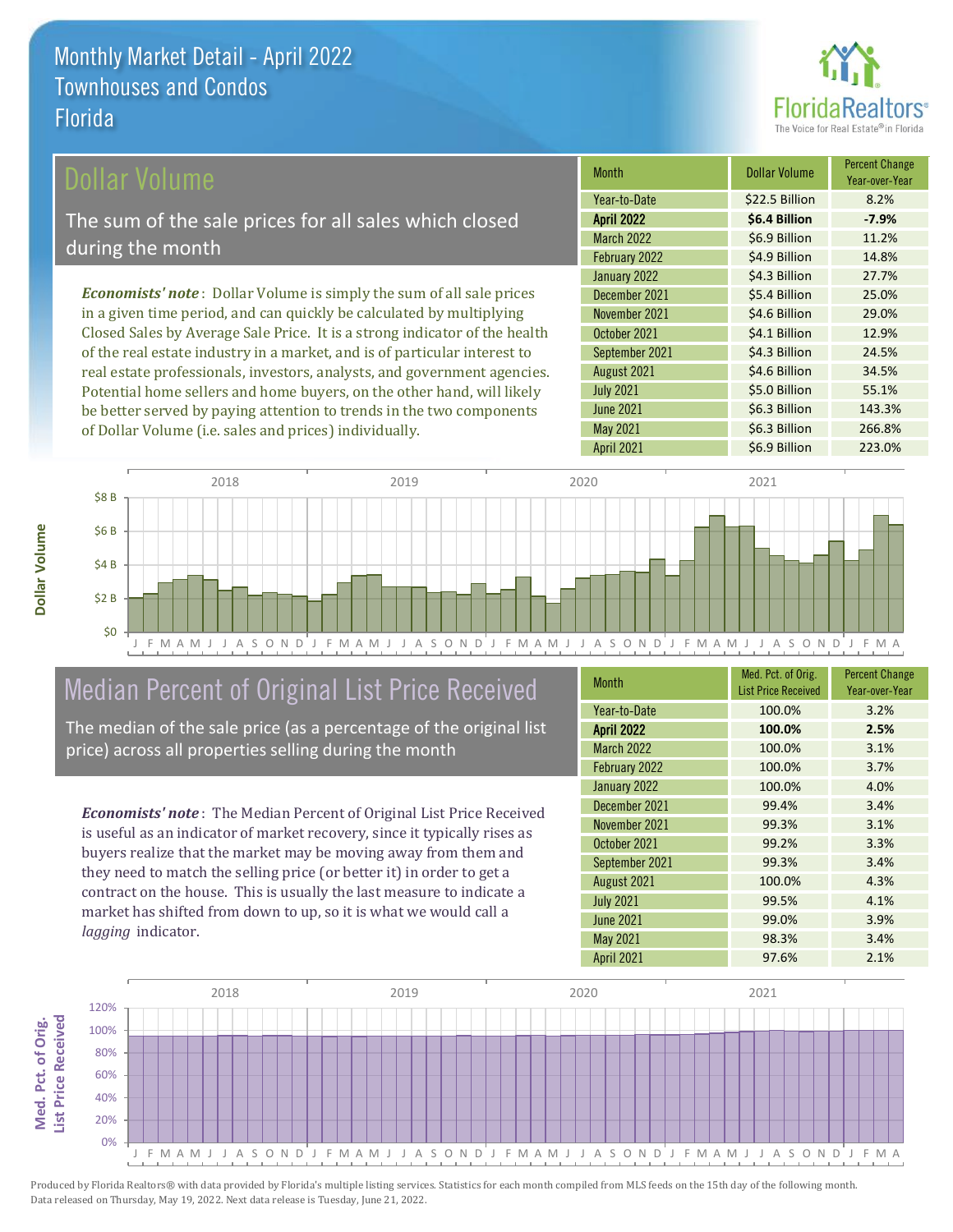

### Median Time to Contract

The median number of days between the listing date and contract date for all Closed Sales during the month

*Economists' note* : Like Time to Sale, Time to Contract is a measure of the length of the home selling process calculated for sales which closed during the month. The difference is that Time to Contract measures the number of days between the initial listing of a property and the signing of the contract which eventually led to the closing of the sale. When the gap between Median Time to Contract and Median Time to Sale grows, it is usually a sign of longer closing times and/or declining numbers of cash sales.

| Month             | <b>Median Time to</b><br>Contract | <b>Percent Change</b><br>Year-over-Year |
|-------------------|-----------------------------------|-----------------------------------------|
| Year-to-Date      | 12 Days                           | $-63.6%$                                |
| <b>April 2022</b> | 10 Days                           | $-58.3%$                                |
| <b>March 2022</b> | 11 Days                           | $-65.6%$                                |
| February 2022     | 14 Days                           | $-63.2%$                                |
| January 2022      | 16 Days                           | $-59.0%$                                |
| December 2021     | 16 Days                           | $-55.6%$                                |
| November 2021     | 15 Days                           | $-58.3%$                                |
| October 2021      | 15 Days                           | $-59.5%$                                |
| September 2021    | 14 Days                           | $-63.2%$                                |
| August 2021       | 15 Days                           | $-66.7%$                                |
| <b>July 2021</b>  | 15 Days                           | $-73.7%$                                |
| <b>June 2021</b>  | 17 Days                           | $-70.7%$                                |
| May 2021          | 19 Days                           | $-56.8%$                                |
| April 2021        | 24 Days                           | $-31.4%$                                |



### Median Time to Sale

**Median Time to** 

**Median Time to** 

The median number of days between the listing date and closing date for all Closed Sales during the month

*Economists' note* : Time to Sale is a measure of the length of the home selling process, calculated as the number of days between the initial listing of a property and the closing of the sale. *Median* Time to Sale is the amount of time the "middle" property selling this month was on the market. That is, 50% of homes selling this month took *less* time to sell, and 50% of homes took *more* time to sell. Median Time to Sale gives a more accurate picture than Average Time to Sale, which can be skewed upward by small numbers of properties taking an abnormally long time to sell.

| <b>Month</b>      | <b>Median Time to Sale</b> | <b>Percent Change</b><br>Year-over-Year |
|-------------------|----------------------------|-----------------------------------------|
| Year-to-Date      | 53 Days                    | $-28.4%$                                |
| <b>April 2022</b> | 50 Days                    | $-24.2%$                                |
| <b>March 2022</b> | 50 Days                    | $-29.6%$                                |
| February 2022     | 53 Days                    | $-32.1%$                                |
| January 2022      | 60 Days                    | $-25.9%$                                |
| December 2021     | 56 Days                    | $-27.3%$                                |
| November 2021     | 56 Days                    | $-28.2%$                                |
| October 2021      | 55 Days                    | $-28.6%$                                |
| September 2021    | 55 Days                    | $-30.4%$                                |
| August 2021       | 56 Days                    | $-34.1%$                                |
| <b>July 2021</b>  | 57 Days                    | $-42.4%$                                |
| <b>June 2021</b>  | 59 Days                    | $-40.4%$                                |
| May 2021          | 62 Days                    | $-28.7%$                                |
| <b>April 2021</b> | 66 Days                    | $-16.5%$                                |

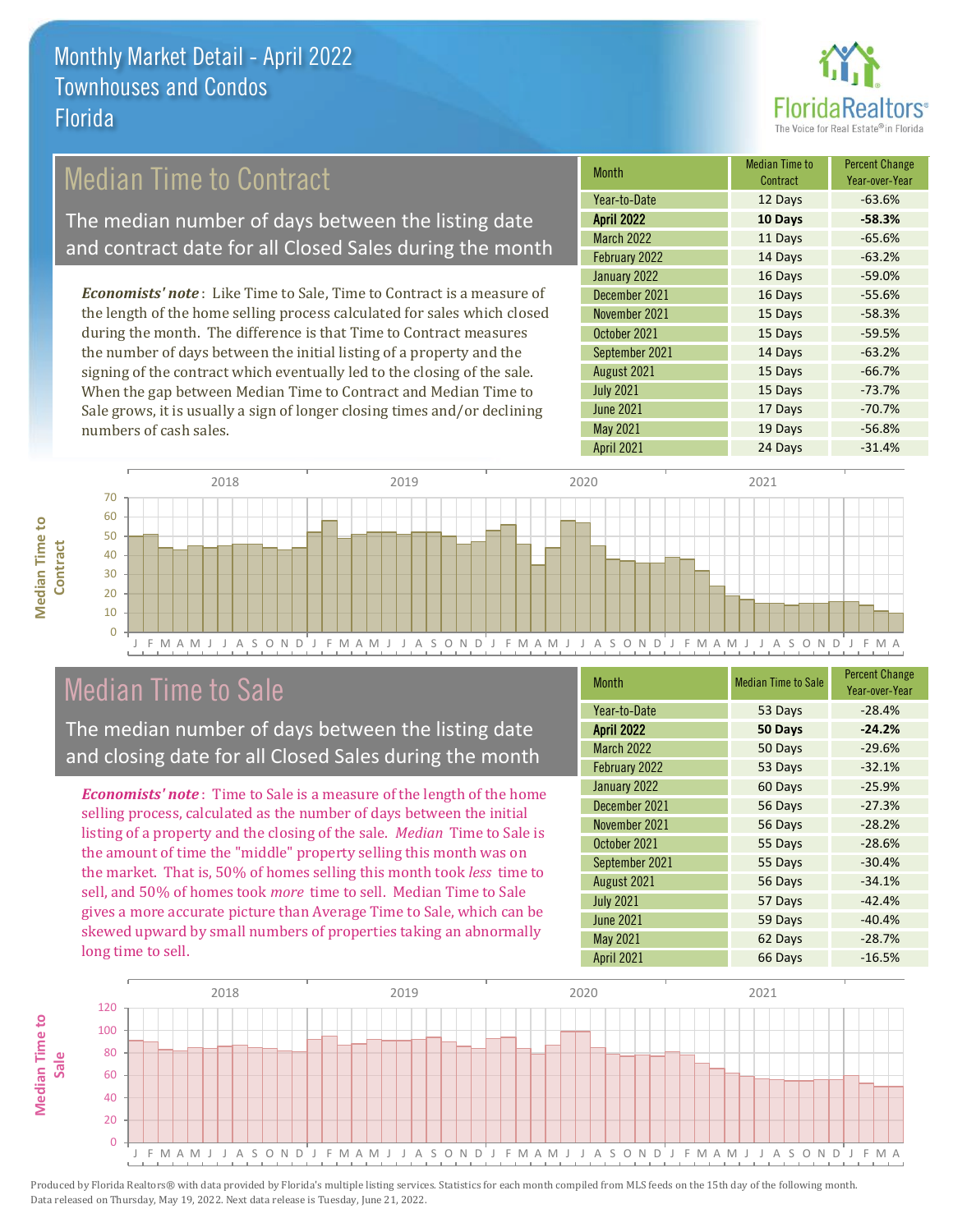distressed properties for sale.



| New Pending Sales                                                              | <b>Month</b>      | <b>New Pending Sales</b> | <b>Percent Change</b><br>Year-over-Year |
|--------------------------------------------------------------------------------|-------------------|--------------------------|-----------------------------------------|
|                                                                                | Year-to-Date      | 57,299                   | $-17.8%$                                |
| The number of listed properties that went under                                | <b>April 2022</b> | 13,483                   | $-23.9%$                                |
| contract during the month                                                      | <b>March 2022</b> | 15,381                   | $-21.3%$                                |
|                                                                                | February 2022     | 14,235                   | $-17.1%$                                |
|                                                                                | January 2022      | 14,200                   | $-7.3%$                                 |
| <b>Economists' note</b> : Because of the typical length of time it takes for a | December 2021     | 11.399                   | $-2.4%$                                 |
| sale to close, economists consider Pending Sales to be a decent                | November 2021     | 12,607                   | 5.9%                                    |
| indicator of potential future Closed Sales. It is important to bear in         | October 2021      | 13,430                   | 0.4%                                    |
| mind, however, that not all Pending Sales will be closed successfully.         | September 2021    | 12,629                   | $-3.0%$                                 |
| So, the effectiveness of Pending Sales as a future indicator of Closed         | August 2021       | 13,183                   | 3.7%                                    |
| Sales is susceptible to changes in market conditions such as the               | <b>July 2021</b>  | 12,857                   | 0.6%                                    |
| availability of financing for homebuyers and the inventory of                  | June 2021         | 14,626                   | 12.7%                                   |



## New Listings

The number of properties put onto the market during the month

availability of financing for homebuyers and the inventory of

*Economists' note* : New Listings tend to rise in delayed response to increasing prices, so they are often seen as a lagging indicator of market health. As prices rise, potential sellers raise their estimations of value—and in the most recent cycle, rising prices have freed up many potential sellers who were previously underwater on their mortgages. Note that in our calculations, we take care to not include properties that were recently taken off the market and quickly relisted, since these are not really *new* listings.

| <b>Month</b>      | <b>New Listings</b> | <b>Percent Change</b><br>Year-over-Year |
|-------------------|---------------------|-----------------------------------------|
| Year-to-Date      | 58,694              | $-5.2%$                                 |
| <b>April 2022</b> | 14,834              | $-6.8%$                                 |
| <b>March 2022</b> | 16,124              | $-3.4%$                                 |
| February 2022     | 13,950              | $-3.3%$                                 |
| January 2022      | 13,786              | $-7.4%$                                 |
| December 2021     | 10,485              | $-6.4%$                                 |
| November 2021     | 12,065              | $-6.9%$                                 |
| October 2021      | 13,303              | $-9.0%$                                 |
| September 2021    | 13,238              | $-7.3%$                                 |
| August 2021       | 14,010              | 1.4%                                    |
| <b>July 2021</b>  | 14,507              | 4.6%                                    |
| <b>June 2021</b>  | 14,787              | 10.0%                                   |
| May 2021          | 14,972              | 9.0%                                    |
| <b>April 2021</b> | 15,913              | 81.2%                                   |

May 2021 16,460 63.9%



Produced by Florida Realtors® with data provided by Florida's multiple listing services. Statistics for each month compiled from MLS feeds on the 15th day of the following month. Data released on Thursday, May 19, 2022. Next data release is Tuesday, June 21, 2022.

**New Listings**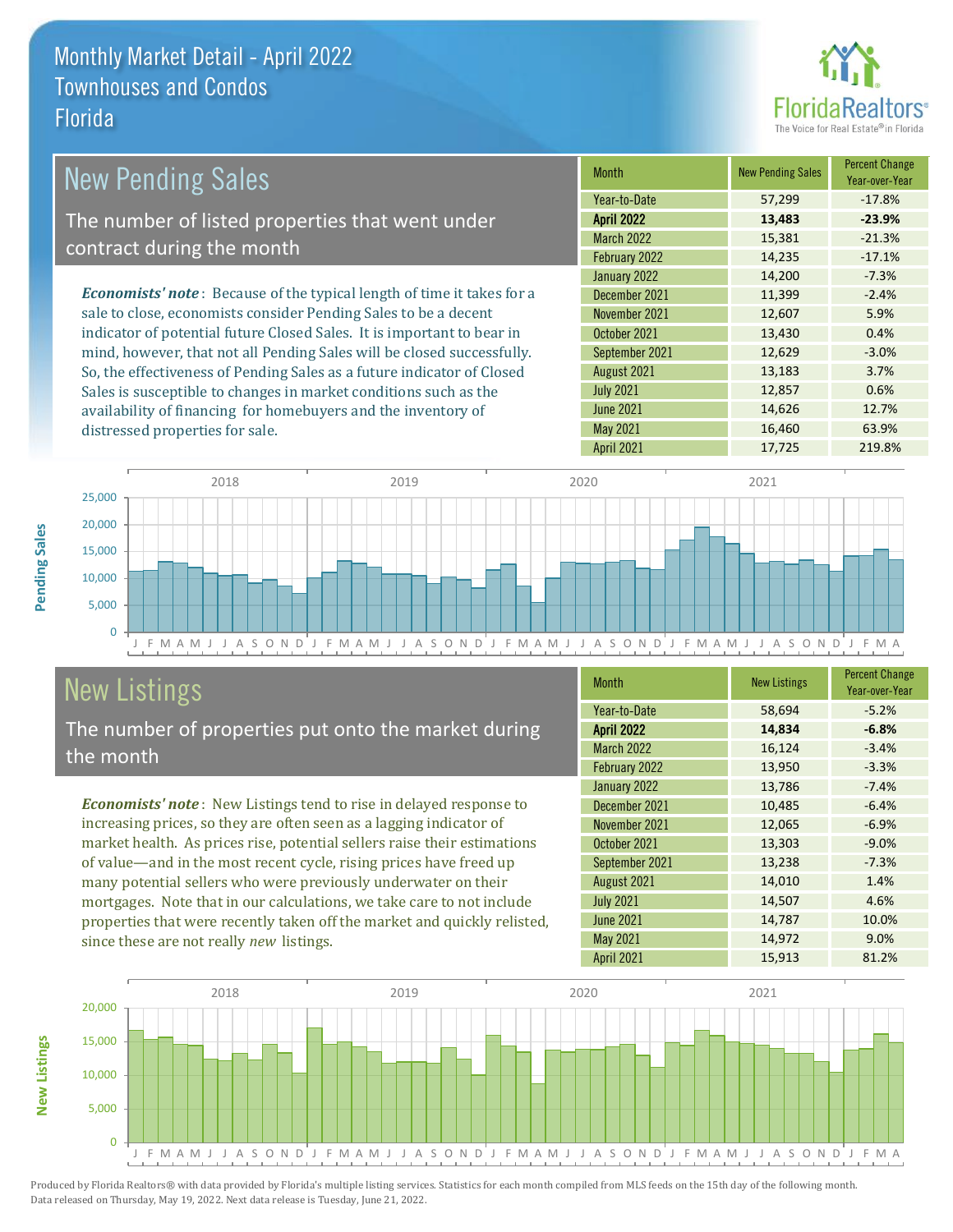

# Inventory (Active Listings) The number of property listings active at the end of the month

*Economists' note* : There are a number of ways to define and calculate Inventory. Our method is to simply count the number of active listings on the last day of the month, and hold this number to compare with the same month the following year. Inventory rises when New Listings are outpacing the number of listings that go off-market (regardless of whether they actually sell). Likewise, it falls when New Listings aren't keeping up with the rate at which homes are going off-market.

| <b>Month</b>             | Inventory | <b>Percent Change</b><br>Year-over-Year |
|--------------------------|-----------|-----------------------------------------|
| <b>YTD (Monthly Avg)</b> | 15,942    | $-51.2%$                                |
| <b>April 2022</b>        | 16,284    | $-37.9%$                                |
| <b>March 2022</b>        | 15,483    | $-48.5%$                                |
| February 2022            | 15,461    | $-55.7%$                                |
| January 2022             | 16,539    | $-58.0%$                                |
| December 2021            | 17,869    | $-57.4%$                                |
| November 2021            | 19,977    | $-56.0%$                                |
| October 2021             | 21,299    | $-54.2%$                                |
| September 2021           | 22,599    | $-52.2%$                                |
| August 2021              | 22,928    | $-52.4%$                                |
| <b>July 2021</b>         | 23,180    | $-53.7%$                                |
| <b>June 2021</b>         | 22,461    | $-56.0%$                                |
| May 2021                 | 23,556    | $-56.6%$                                |
| <b>April 2021</b>        | 26,210    | $-51.9%$                                |



## Months Supply of Inventory

An estimate of the number of months it will take to deplete the current Inventory given recent sales rates

*Economists' note* : MSI is a useful indicator of market conditions. The benchmark for a balanced market (favoring neither buyer nor seller) is 5.5 months of inventory. Anything higher is traditionally a buyers' market, and anything lower is a sellers' market. There is no single accepted way of calculating MSI. A common method is to divide current Inventory by the most recent month's Closed Sales count, but this count is a usually poor predictor of future Closed Sales due to seasonal cycles. To eliminate seasonal effects, we use the 12-month average of monthly Closed Sales instead.

| <b>Month</b>             | <b>Months Supply</b> | <b>Percent Change</b><br>Year-over-Year |
|--------------------------|----------------------|-----------------------------------------|
| <b>YTD (Monthly Avg)</b> | 1.2                  | $-61.3%$                                |
| <b>April 2022</b>        | 1.3                  | $-43.5%$                                |
| <b>March 2022</b>        | 1.2                  | $-57.1%$                                |
| February 2022            | 1.2                  | $-64.7%$                                |
| January 2022             | 1.2                  | $-69.2%$                                |
| December 2021            | 1.3                  | $-69.0%$                                |
| November 2021            | 1.5                  | $-68.1%$                                |
| October 2021             | 1.6                  | $-67.3%$                                |
| September 2021           | 1.7                  | $-66.7%$                                |
| August 2021              | 1.7                  | $-67.9%$                                |
| <b>July 2021</b>         | 1.8                  | $-67.9%$                                |
| <b>June 2021</b>         | 1.7                  | $-70.2%$                                |
| May 2021                 | 1.9                  | $-68.3%$                                |
| <b>April 2021</b>        | 2.3                  | $-59.6%$                                |

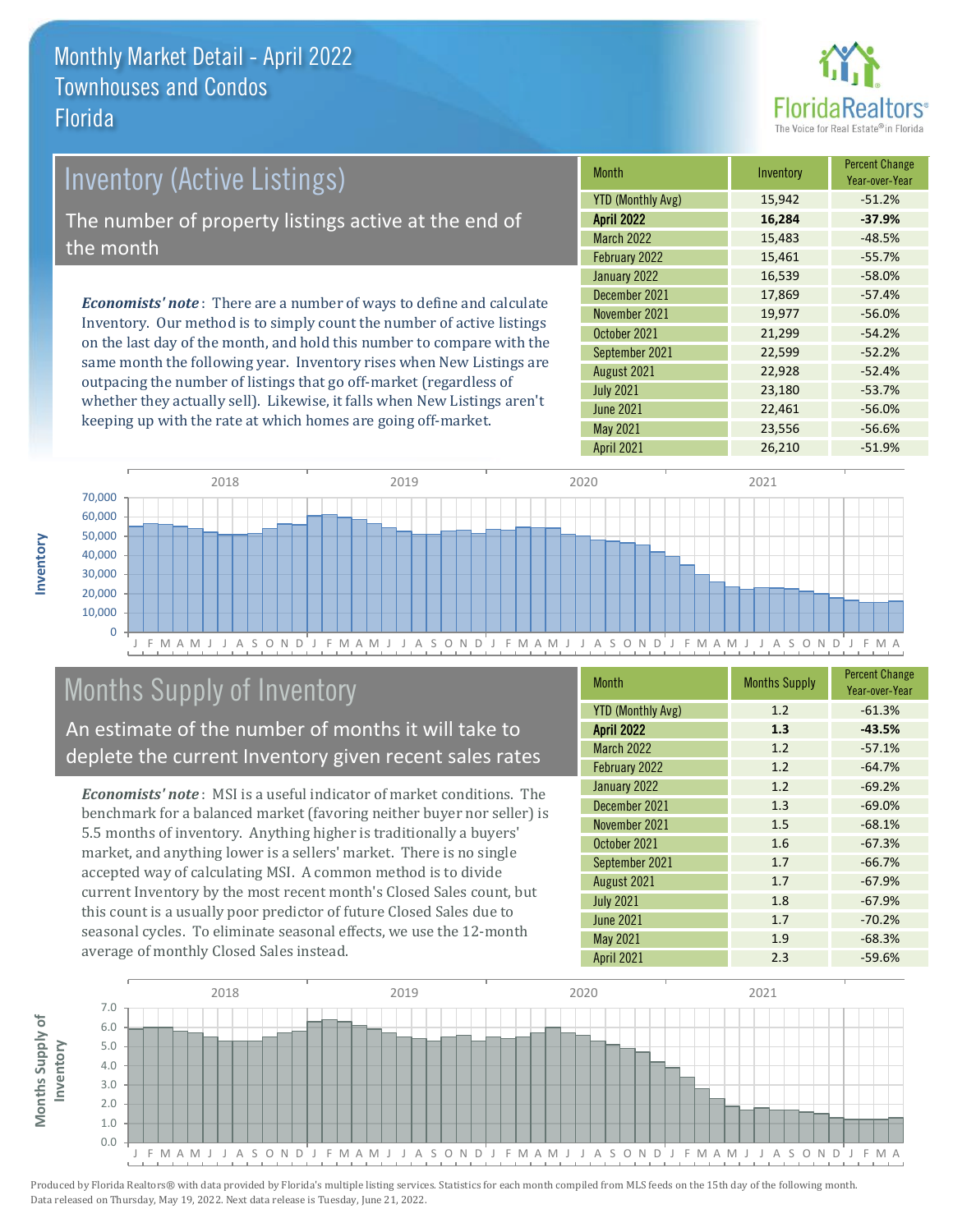

## Closed Sales by Sale Price

The number of sales transactions which closed during the month

*Economists' note:* Closed Sales are one of the simplest—yet most important—indicators for the residential real estate market. When comparing Closed Sales across markets of different sizes, we recommend comparing the percent changes in sales rather than the number of sales. Closed Sales (and many other market metrics) are affected by seasonal cycles, so actual trends are more accurately represented by year-over-year changes (i.e. comparing a month's sales to the amount of sales in the same month in the previous year), rather than changes from one month to the next.

| <b>Sale Price</b>     | <b>Closed Sales</b> | <b>Percent Change</b><br>Year-over-Year |
|-----------------------|---------------------|-----------------------------------------|
| Less than \$50,000    | 28                  | $-69.6%$                                |
| \$50,000 - \$99,999   | 409                 | $-60.9%$                                |
| $$100,000 - $149,999$ | 1,099               | $-50.3%$                                |
| $$150,000 - $199,999$ | 1,599               | $-44.1%$                                |
| \$200,000 - \$249,999 | 1,630               | $-32.5%$                                |
| \$250,000 - \$299,999 | 1,697               | $-16.2%$                                |
| \$300,000 - \$399,999 | 2,595               | 3.1%                                    |
| \$400,000 - \$599,999 | 2,340               | 18.6%                                   |
| \$600,000 - \$999,999 | 1,382               | 12.2%                                   |
| \$1,000,000 or more   | 932                 | $-2.9%$                                 |



## Median Time to Contract by Sale Price The median number of days between the listing date

and contract date for all Closed Sales during the month

*Economists' note* : Like Time to Sale, Time to Contract is a measure of the length of the home selling process calculated for sales which closed during the month. The difference is that Time to Contract measures the number of days between the initial listing of a property and the signing of the contract which eventually led to the closing of the sale. When the gap between Median Time to Contract and Median Time to Sale grows, it is usually a sign of longer closing times and/or declining numbers of cash sales.

| <b>Sale Price</b>     | <b>Median Time to</b><br>Contract | <b>Percent Change</b><br>Year-over-Year |
|-----------------------|-----------------------------------|-----------------------------------------|
| Less than \$50,000    | 17 Days                           | $-62.2%$                                |
| \$50,000 - \$99,999   | 15 Days                           | $-51.6%$                                |
| $$100,000 - $149,999$ | 14 Days                           | $-46.2%$                                |
| $$150,000 - $199,999$ | 11 Days                           | $-38.9%$                                |
| \$200,000 - \$249,999 | 9 Days                            | $-50.0%$                                |
| \$250,000 - \$299,999 | 8 Days                            | $-50.0%$                                |
| \$300,000 - \$399,999 | 8 Days                            | $-60.0%$                                |
| \$400,000 - \$599,999 | 8 Days                            | $-74.2%$                                |
| \$600,000 - \$999,999 | 11 Days                           | $-74.4%$                                |
| \$1,000,000 or more   | 21 Days                           | $-65.6%$                                |



Produced by Florida Realtors® with data provided by Florida's multiple listing services. Statistics for each month compiled from MLS feeds on the 15th day of the following month. Data released on Thursday, May 19, 2022. Next data release is Tuesday, June 21, 2022.

**Median Time to Contract**

**Median Time to Contract**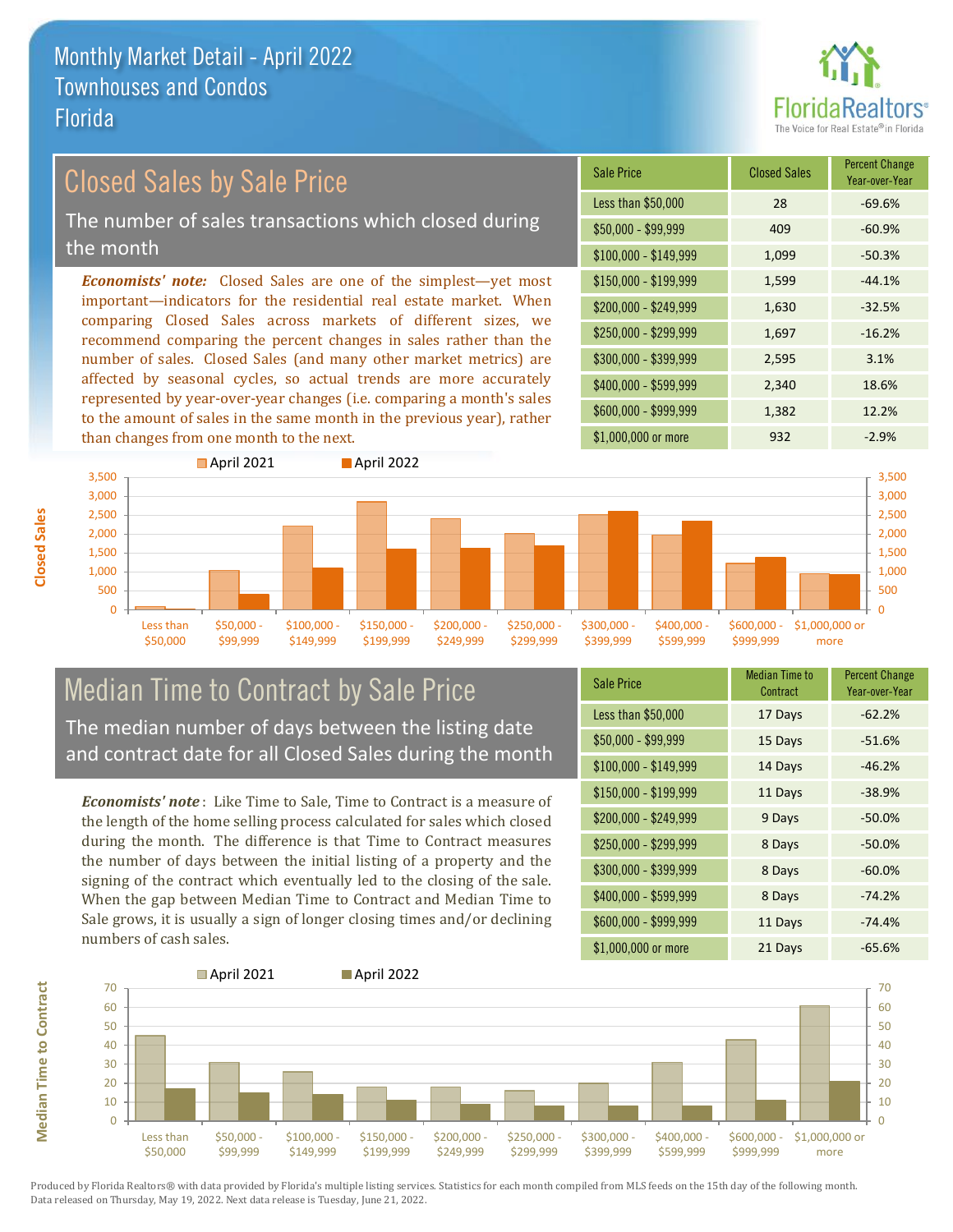

# New Listings by Initial Listing Price

The number of properties put onto the market during the month

*Economists' note:* New Listings tend to rise in delayed response to increasing prices, so they are often seen as a lagging indicator of market health. As prices rise, potential sellers raise their estimations of value—and in the most recent cycle, rising prices have freed up many potential sellers who were previously underwater on their mortgages. Note that in our calculations, we take care to not include properties that were recently taken off the market and quickly relisted, since these are not really *new* listings.

| <b>Initial Listing Price</b> | <b>New Listings</b> | <b>Percent Change</b><br>Year-over-Year |
|------------------------------|---------------------|-----------------------------------------|
| Less than \$50,000           | 22                  | $-61.4%$                                |
| \$50,000 - \$99,999          | 283                 | $-67.0%$                                |
| $$100,000 - $149,999$        | 915                 | $-53.0%$                                |
| $$150,000 - $199,999$        | 1,659               | $-33.5%$                                |
| \$200,000 - \$249,999        | 1,615               | $-26.7%$                                |
| \$250,000 - \$299,999        | 1,802               | $-8.2%$                                 |
| \$300,000 - \$399,999        | 2,769               | 10.4%                                   |
| \$400,000 - \$599,999        | 2,769               | 51.6%                                   |
| \$600,000 - \$999,999        | 1,796               | 59.9%                                   |
| \$1,000,000 or more          | 1,204               | 28.6%                                   |



### Inventory by Current Listing Price The number of property listings active at the end of the month

*Economists' note* : There are a number of ways to define and calculate Inventory. Our method is to simply count the number of active listings on the last day of the month, and hold this number to compare with the same month the following year. Inventory rises when New Listings are outpacing the number of listings that go off-market (regardless of whether they actually sell). Likewise, it falls when New Listings aren't keeping up with the rate at which homes are going off-market.

| <b>Current Listing Price</b> | Inventory | <b>Percent Change</b><br>Year-over-Year |
|------------------------------|-----------|-----------------------------------------|
| Less than \$50,000           | 20        | $-79.6%$                                |
| $$50,000 - $99,999$          | 280       | $-83.8%$                                |
| $$100,000 - $149,999$        | 884       | $-68.6%$                                |
| \$150,000 - \$199,999        | 1,475     | $-50.7%$                                |
| \$200,000 - \$249,999        | 1,357     | $-47.6%$                                |
| \$250,000 - \$299,999        | 1,479     | $-39.4%$                                |
| \$300,000 - \$399,999        | 2,477     | $-30.7%$                                |
| \$400,000 - \$599,999        | 2,932     | $-17.0%$                                |
| \$600,000 - \$999,999        | 2,475     | $-13.3%$                                |
| \$1,000,000 or more          | 2,905     | $-19.0%$                                |



Produced by Florida Realtors® with data provided by Florida's multiple listing services. Statistics for each month compiled from MLS feeds on the 15th day of the following month. Data released on Thursday, May 19, 2022. Next data release is Tuesday, June 21, 2022.

**Inventory**